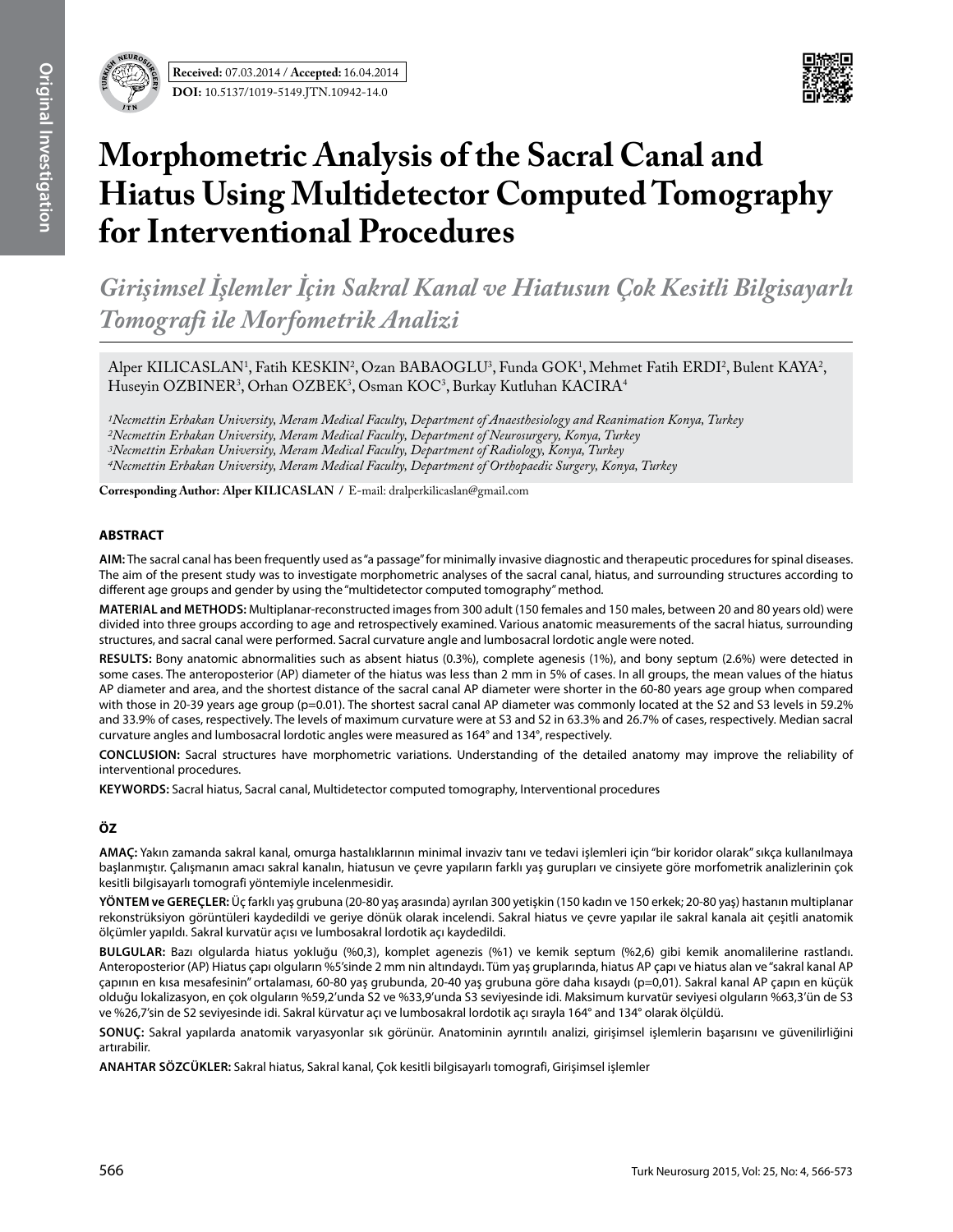## **Introduction**

The sacral hiatus originates from a fusion defect of the fifth sacral vertebral lamina at the end of the sacral canal. The approach to the epidural area via the sacral hiatus (caudal) is used for anesthesia and analgesia during many operations by anesthesiologists (6). Moreover, "caudal epidural drug applications" are used to treat, in particular, chronic back pain and other spinal disorders by clinicians from different specialties (5, 7).

Parallel to the development of fiberoptic imaging methods, the sacral canal is used more frequently as "a passage" for minimally invasive diagnostic and therapeutic procedures (i.e. epiduroscopy) of vertebral/spinal diseases (3, 10, 13). It has been reported that the sacral approach could be used among procedures performed in the spinal area, such as percutaneous intraspinal navigation (PIN) (12).

For successive performances of all these interventions, first, the sacral hiatus should be located, and then the equipment to be used should be advanced along the canal. However, depending on the wide anatomic variations of this area, these procedures may be difficult to perform or not performed at all (1,19). Moreover, anatomy of this area shows variability according to race (2). Therefore, detailed anatomic measurements and the variations of the sacral hiatus, canal, and surrounding structures must be thoroughly understood in order to perform successful procedures. A majority of previous morphometric studies related to sacral canal structures were conducted using post-mortem "dry sacral bones" (11,16,17). However, limitations including the nonevaluation of structures other than bones, and undefined age and gender are present. In addition, although the anatomy of sacral hiatus and structures in the outer sections were not reported in detail, information related to the sacral canal was limited. Multidetector computed tomography (MDCT) is the preferred imaging method for the evaluation of pelvicvertebral musculoskeletal structures (4,9). According to our knowledge, information related to detailed morphometric analysis of this area is inadequate.

The aim of the present study was to investigate the morphometric analyses of the sacral canal, hiatus, and surrounding structures according to different age groups and gender by using the MDCT method.

## **Material and Methods**

This study was approved by the Institutional Ethical Committee and the study was performed in accordance with the ethical principles for human investigations, as outlined by the Second Declaration of Helsinki.

## *Cases*

A random list of 300 (aged 20-80 years) recent abdominopelvic MDCT images were reviewed retrospectively. Age, gender and height were obtained from patient records. To determine aging-related anatomical changes and intergender differences, the patients were divided into 3

different age groups with equal number of female and male patients. Patients aged between 20 and 39 years were defined as young, between 40 and 59 years as middle-aged, and between 60 and 80 years were defined as old.

The analysis was performed in three parts.

# **Part 1: Metric analysis**

The acquisition and reconstruction parameters were defined as follows: 1.2 mm collimation, tube voltage of 120 KVp, tube current of 160 mAs, reconstruction interval of 0.625 mm, reconstruction thickness 1.5 mm, gantry rotation speed of 0.5 second and pitch of 1 mm. Complete abdominal scanning was performed between the diaphragm and the greater trochanter. All parameters were measured in the Leonardo Workstation (Siemens Healthcare Germany) imaging procedure unit by two radiology specialists experienced in vertebral radiology, and a statistical analysis of those measurements was performed. Multiplanar reconstruction (MPR) for the mid-sagittal plane and maximum intensity projection (MIP) reformat images for bicornal measurements were used in sacral canal metric analyses. The data were then re-analyzed according to gender and age groups. Cases with absent hiatus and complete agenesis were not included in the metric analysis.

The following parameters described in Figure 1A,B; 2A,B and 3A,B were measured:

- 1. Anteroposterior (AP) diameter of the sacral canal at the apex of the hiatus (Figure 1A)
- 2. Shortest AP diameter of the sacral canal at the midline (Figure1A)
- 3. Distance from the sacral curvature to the hiatus (Figure 1B)
- 4. Length of the sacral canal (Figure 1B)
- 5. Transverse (TR) diameter of the sacral canal at the apex of the hiatus (Figure 2A)
- 6. Sacral hiatus space (at the apex of the hiatus) (Figure 2B)
- 7. Distance between inner surfaces of bilateral sacral cornu (Figure 3A)
- 8. Length of the sacral hiatus (Figure 3B)

# **Part 2: Angulation analysis**

Sagittal reconstruction images were used for angle measurements. In the midline sagittal image, a line was drawn from the sacral hiatus to the posterior wall of the sacral canal (until the vertebral segment at the first angulation). After this point, the second straight line continued to the anterior wall, just below the interlaminar line. The third line was elongated across three vertebra segments in the cranial direction (7). Respective kyphotic and lordotic angles, which occurred on this line, were measured (Figure 4A, B). Mean values of measurements were calculated, and then data were re-analyzed according to gender and age groups.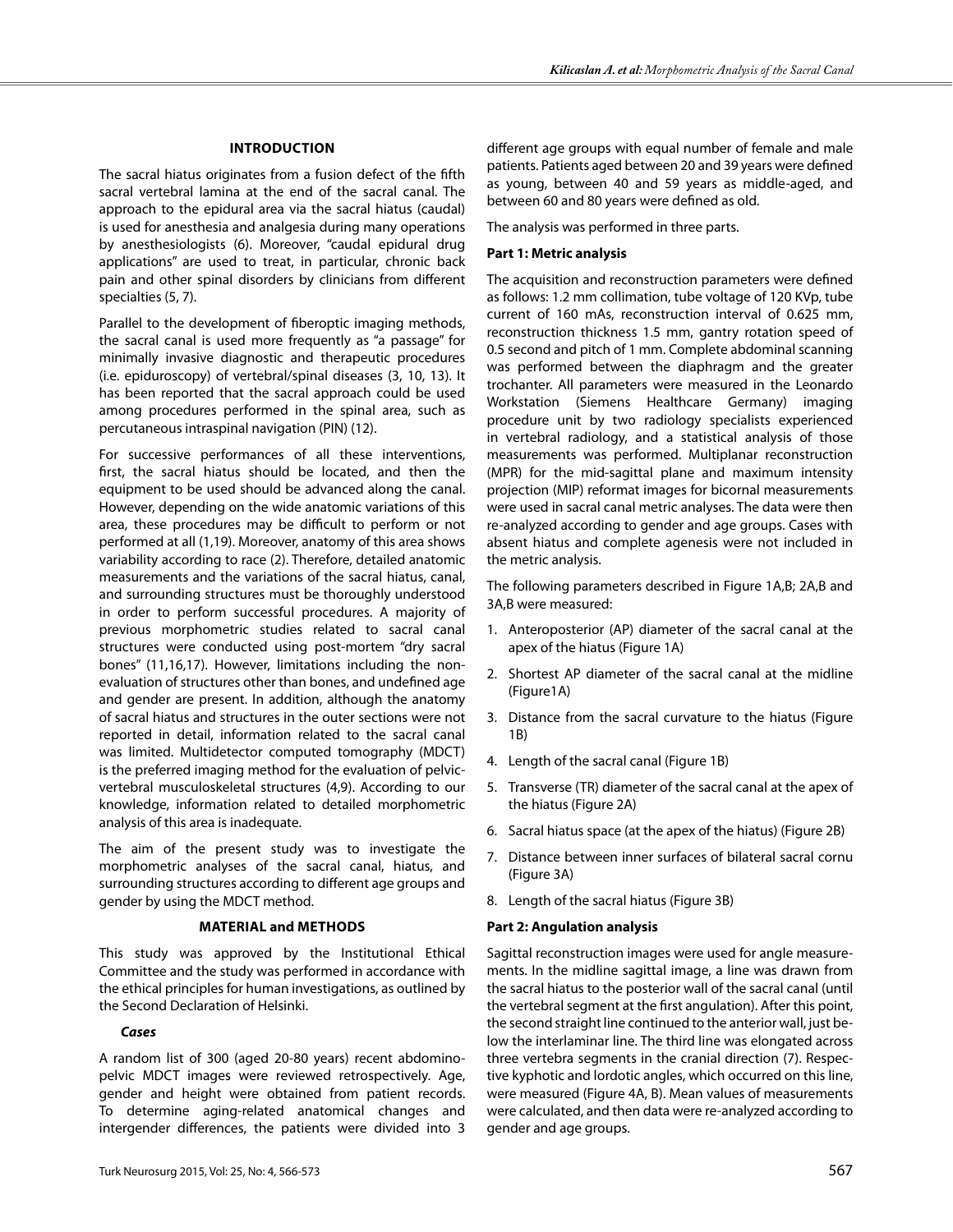The following parameters described in Figure 4A,B were measured:

- 1. Sacral curvature angle (Figure 4A)
- 2. Lumbosacral lordotic angle (Figure 4B)

#### **Part 3: Non-metric analysis**

- 1. Defect in dorsal wall of sacrum
- 2. Presence of bony septum
- 3. Definition of Sacral Cornu: Absence or presence of sacral cornu and short sacral cornu (sacral cornu of less than 3 mm was considered short)
- 4. Location of the maximum curvature of the sacrum
- 5. Location of the shortest AP diameter of the sacral canal at the midline

## **Statistical analysis**

Our sample size calculation is based on the definition of differences between the AP diameter of sacral hiatus measurements as the primary outcome. After obtaining the AP diameter of sacral hiatus of the first thirty patients in different age groups in the study and assuming a two-tailed α value of 0.05 (sensitivity 95%) and a β value 0.20 (study power: 80%), we determined that at least 45 patients were required in each age group and we decided to enroll 50 patients in



**Figure 1:** Sagittal CT reconstruction of the sacral canal. **A)** AP diameter at the apex of the hiatus; (bottom arrow); Shortest AP diameter of sacral canal at midline (top arrow) **B)** Distance between curvature and hiatus (bottom arrow); length of sacral canal (top and bottom arrow)



**Figure 2:** Transverse CT reconstruction showing the; **A)** TR diameter of the sacral canal at the apex of the hiatus (arrow), **B)** manual tracing of the area of the sacral canal.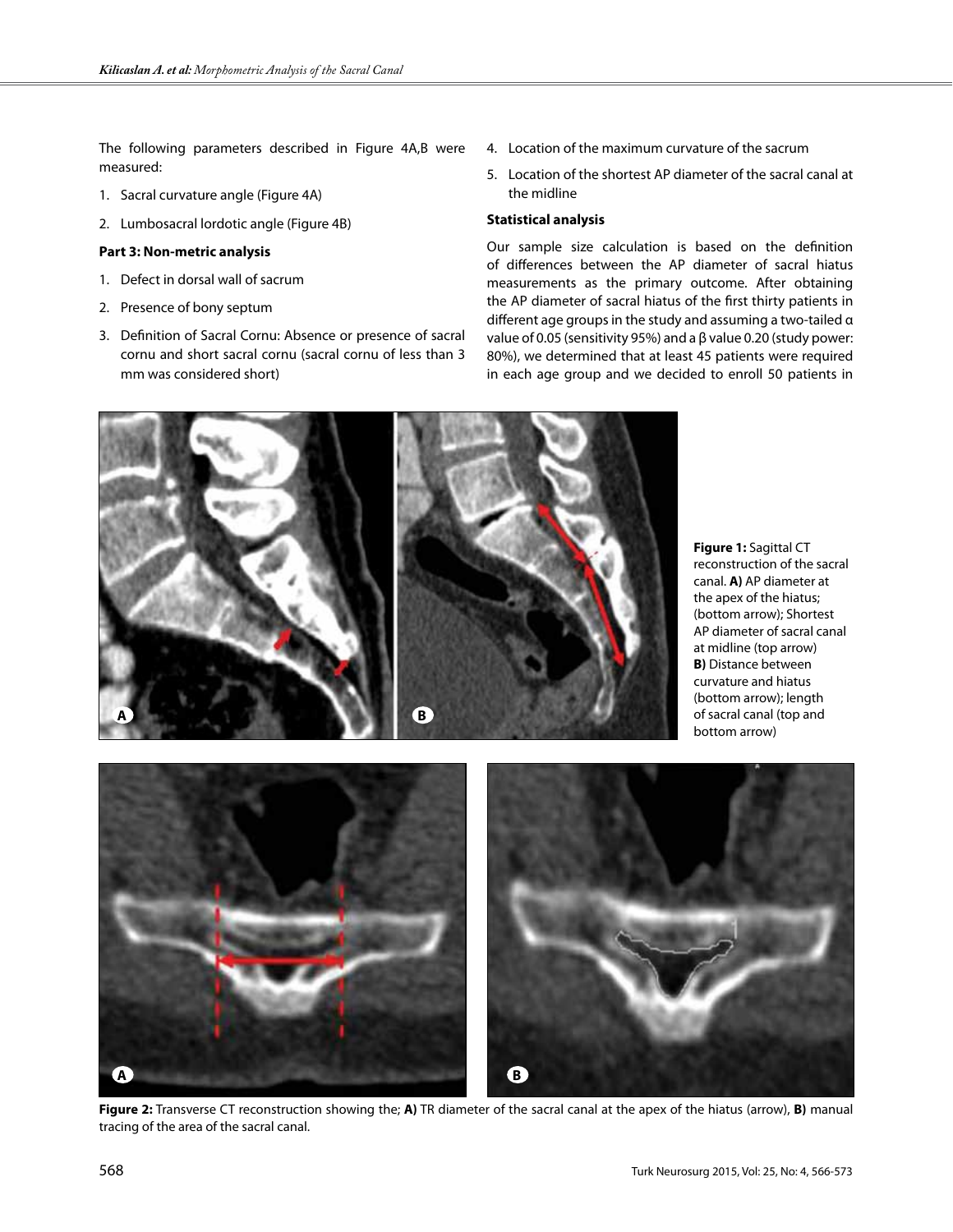each age group (G Power 3 power analysis programme) (8). Statistical analysis was performed using the Statistical Package for Social Sciences version 16.0 for Windows (SPSS Inc, Chicago, IL, USA). Normal distribution was tested with the Kolmogorov-Smirnov test. Comparison according to gender was performed by using independent sample t-test. One way ANOVA variance analysis was used to compare age groups within themselves. *Post-hoc* evaluation was performed by using Tukey's HSD. The data are expressed as mean with standard deviation (SD) for normally distributed variables or as median with interquartile range (IQR) for non-normally distributed variables and presented both for gender and age groups. The level of significance was accepted as *P* < 0.05.

#### **RESULTS**

Fifty female and 50 male cases were analysed in each of the



**Figure 3**: Three dimensional CT reconstruction of the sacrum showing **A)** the distance between bilateral cornua (arrow), **B)** the length of sacral hiatus (arrow).



**Figure 4:** Sagittal CT reconstruction of the sacral canal showing the ; **A)** sacral curvature angle **B)** lumbosacral lordotic angle.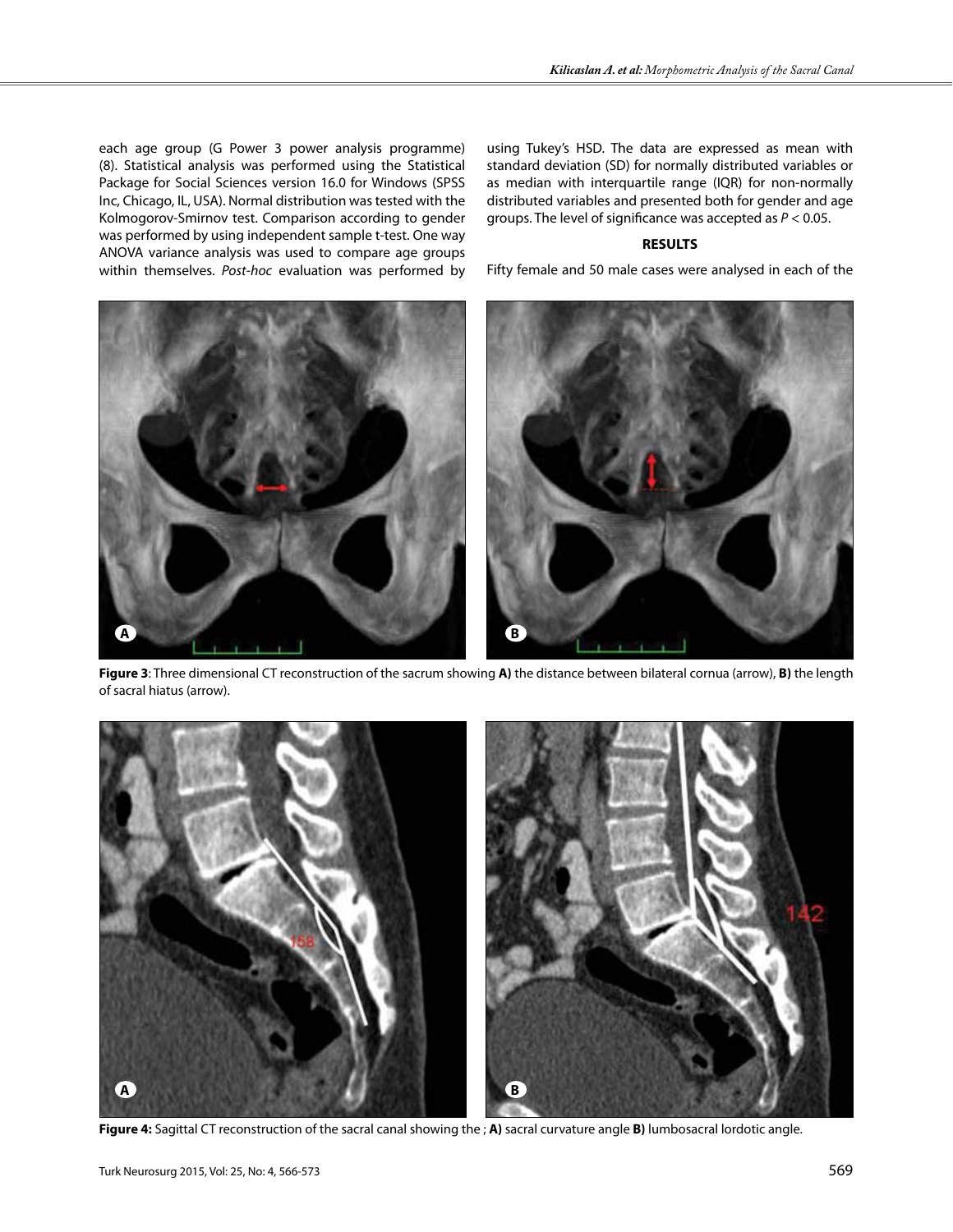three age groups. Four cases that were detected to have absent hiatus and complete agenesis were not included in the metric evaluation.

#### **Part 1: Metric analysis**

Three male patients (aged 28, 30, and 66 years) who had absence of the posterior sacrum wall (complete agenesis) were excluded from metric measurements. In addition, the hiatus measurements of a 75-year-old male patient with hiatal agenesis could not be performed. Mean values and standard deviations of measured parameters were calculated. Results are given in Tables I, II, and III.

The AP diameter of hiatus was below 1 mm in 0.3% of cases; below 2 mm in 5% of cases; below 2.5 mm of 12.7% of cases; and below 3 mm in 19.3% of cases. When data were evaluated

**Table I:** Results of the Anatomical Measurements of Sacral Hiatus (SH) and Sacral Cornua (SC). Data are Presented as Mean ± SD

| <b>Gender</b>  | Age (year) and<br>Number of the<br><b>Patients</b> | AP diameter of<br>SH (mm)      | <b>Transverse</b><br><b>Diameter of SH</b><br>(mm) | SH Area (cm <sup>2</sup> ) | Length of the SH<br>(mm)       | <b>Distance Between</b><br><b>Bilateral Cornua</b><br>(mm) |
|----------------|----------------------------------------------------|--------------------------------|----------------------------------------------------|----------------------------|--------------------------------|------------------------------------------------------------|
| M              | $20 - 39$<br>n:48                                  | $4.3 \pm 1.1$                  | 21±4.4                                             | $1.2 \pm 0.4$              | $23.1 \pm 8.7$                 | $10.4 \pm 3.1$                                             |
|                | 40-59<br>n:50                                      | $4.1 \pm 1.6$                  | $21.1 \pm 3.5$                                     | $1\pm0.8$                  | $22.5 \pm 8.2$                 | $11.4 \pm 3.2$                                             |
|                | 60-80<br>n:48                                      | $3.9 \pm 1.2$                  | $20.5 \pm 5.1$                                     | $0.9 + 0.2$                | $22.2 + 9.2$                   | $10.8 + 3.4$                                               |
| F              | $20 - 39$<br>n:50                                  | $4.4 \pm 1.2$                  | $21.2 \pm 4.1$                                     | $1.3 \pm 0.4$              | $22.1 \pm 8.5$                 | $10.4 \pm 2.6$                                             |
|                | 40-59<br>n:50                                      | $4.1 \pm 1.1$                  | $19.8 \pm 3.5$                                     | $0.9 + 0.2$                | $21.6 \pm 9.2$                 | $10.5 \pm 3$                                               |
|                | 60-80<br>n:50                                      | $3.9 \pm 1.2$                  | $20.2 \pm 3.3$                                     | $0.89 + 0.2$               | $21.1 \pm 8.9$                 | $11.5 \pm 2.9$                                             |
| Combined n:296 |                                                    | $4.1 \pm 1.3$<br>$(0.7 - 9.8)$ | $20.9 \pm 3.8$<br>$(11.9 - 33.9)$                  | $1\pm0.3$<br>$(0.35-1.9)$  | $22.1 \pm 9.2$<br>$(4.5 - 42)$ | $10.7 + 3.1$<br>$(7-19)$                                   |

*M= Male, F= Female.*

Table II: Results of the Anatomical Measurements of Sacral Canal. Data are Presented as Median (IQR) or mean ± SD.

| <b>Gender</b>  | Age (year) and<br>Number of the<br><b>Patients</b> | <b>Sacral</b><br><b>Curvature Angle</b><br>(median, IQR) | <b>Lumbosacral</b><br><b>Lordotic Angle</b><br>(median, IQR) | <b>Distance from</b><br><b>Sacral Curvature</b><br>to Hiatus (mm) | <b>Length of Sacral</b><br>Canal (mm) | <b>Shortest AP</b><br><b>Diameter of Sacral</b><br>Canal (mm) |
|----------------|----------------------------------------------------|----------------------------------------------------------|--------------------------------------------------------------|-------------------------------------------------------------------|---------------------------------------|---------------------------------------------------------------|
| M              | 20-39<br>n:48                                      | $164^\circ$<br>$[160^{\circ} - 167^{\circ}]$             | $137^\circ$<br>$[131.5^{\circ} - 141.5^{\circ}]$             | $39.6 \pm 14.5$                                                   | $90.8 \pm 15.2$                       | $3.8 + 1$                                                     |
|                | 40-59<br>n:50                                      | $165^\circ$<br>$[159^{\circ} - 169^{\circ}]$             | 136°<br>$[131^{\circ} - 143^{\circ}]$                        | $43.6 \pm 18.5$                                                   | $88.1 \pm 14.1$                       | $3.6 \pm 0.9$                                                 |
|                | 60-80<br>n:48                                      | $164^\circ$<br>$[160^{\circ} - 168^{\circ}]$             | $137^\circ$<br>$[130^{\circ} - 140^{\circ}]$                 | $44.5 \pm 15.8$                                                   | $88.4 \pm 14.4$                       | $3.4 + 3$                                                     |
| F              | $20 - 39$<br>n:50                                  | $166^\circ$<br>$[162^{\circ} - 170^{\circ}]$             | $133^\circ$<br>$[128°-139°]$                                 | $36.6 \pm 14.8$                                                   | $84.7 \pm 15.7$                       | $3.9 + 1$                                                     |
|                | 40-59<br>n:50                                      | $165^\circ$<br>$[159^{\circ} - 168^{\circ}]$             | $132^\circ$<br>$[130^{\circ} - 140^{\circ}]$                 | $38.7 \pm 16.9$                                                   | $83.5 \pm 14.9$                       | $3.8 \pm 0.7$                                                 |
|                | 60-80<br>n:50                                      | $164^\circ$<br>$[160^{\circ} - 167^{\circ}]$             | $132^\circ$<br>$[127^{\circ} - 138^{\circ}]$                 | $38.5 \pm 16.3$                                                   | $81.4 \pm 13.4$                       | $3.5 + 1$                                                     |
| Combined n:296 |                                                    | $164^\circ$<br>$[160^{\circ} - 168^{\circ}]$             | $134^\circ$<br>$[130^{\circ} - 140^{\circ}]$                 | $39.5 \pm 16.5$<br>$(14.3 - 73.4)$                                | $85.5 \pm 14$<br>$(36-119)$           | $3.7 \pm 1$<br>$(1-6)$                                        |

*M= Male, F= Female.*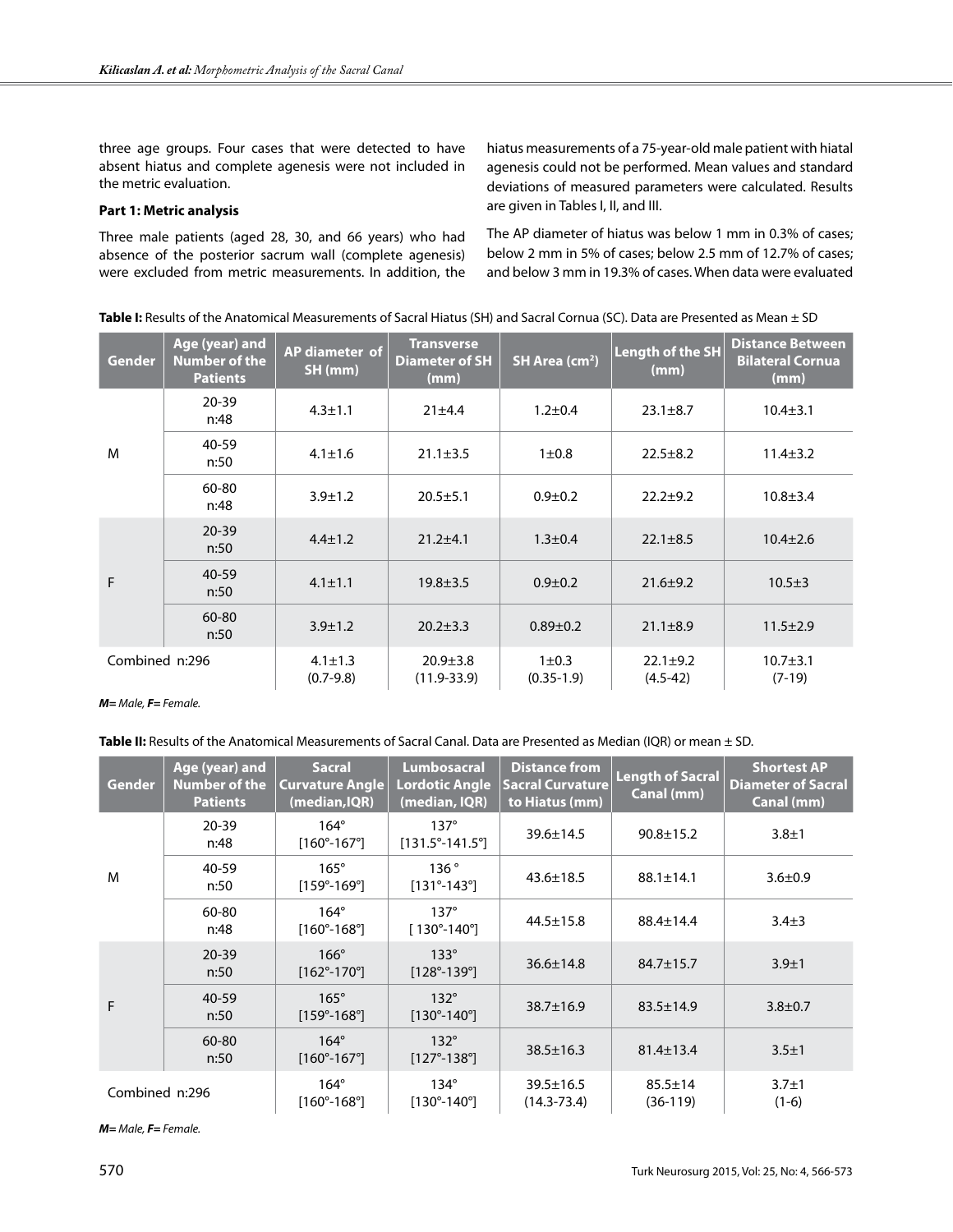|                |           | Location of maximum curvature of sacral<br>canal $(\% )$ | <b>Location of shortest AP diameter of sacral</b><br>canal $(\% )$ |           |  |
|----------------|-----------|----------------------------------------------------------|--------------------------------------------------------------------|-----------|--|
| Gender         | M         |                                                          | M                                                                  |           |  |
| S <sub>1</sub> |           |                                                          | 1(0.55)                                                            | 1(0.55)   |  |
| S <sub>2</sub> | 40 (13.5) | 40 (13.5)                                                | 53 (31.4)                                                          | 50 (27.8) |  |
| S <sub>3</sub> | 94 (31.6) | 93(31.3)                                                 | 34 (19.5)                                                          | 25(14.4)  |  |
| S <sub>4</sub> | 13 (4.3)  | 17(5.7)                                                  | 5(2.9)                                                             | 5(2.9)    |  |

**Table III:** Location of Maximum Curvature of Sacrum and Shortest Anteroposterior (Ap) Diameter of Sacral Canal. Data are Presented as Numbers and Percentages

*M= Male, F= Female.*

without gender differentiation, the AP diameter of hiatus in both females and males was shorter in the 60-80 years age group than in the 20-39 years age group (p=0.01) (Table I). The hiatus area was shorter in the 60-80 years age group compared to the 20-39 years age group (p=0.006) (Table I).

Anterio-posterior diameter decreased at a specific area at the midline of the sacral canal in 59.2% of cases. The shortest diameter of sacral canal was below 2 mm in 4.8% of cases; below 2.5 mm of 14.7% of cases; and below 3 mm in 24% of cases, while it was above 1 mm in all cases. There was no difference between males and females (p=0.1); it was shorter in the 60-80 years age group compared to the 20-39 years age group (p=0.01) (Table II). The shortest diameter was located at the S2 and S3 levels in 59.2% and 33.9% of cases, respectively (Table III). The mean value of the shortest distance of the sacral canal AP diameter was shorter than that of the AP diameter of the sacral hiatus (p=0.01) in 59.2% of cases. No statistically significant difference was detected in the age groups among the other measured parameters.

The mean body height of the male subjects  $[(171.6 \pm 6.4$ cm) (range 162–188cm)] was statistically longer compared to female subjects  $[(162.5 \pm 5.5 \text{ cm})$  (range 150-172 cm)] (p=0.001) and the sacral canal distance was longer in males than females (p=0.004) (Table II), and sacral curvature-hiatus distance was longer in males than the females (p=0.01) (Table II).

## **Part 2: Angulation analysis**

Sacral curvature and lumbosacral lordotic angles are presented as median and interquartile (lower quartile-upper quartile) range (Table II). When the sacral curvature angle and the lumbosacral lordotic angle values were evaluated, there was no significant difference between the age groups. When the differences between females and males were compared, the lumbosacral lordotic angle was greater in males than in females (p=0.002)

## **Part 3: Non-metric analysis**

1. Defect in the dorsal wall of sacral canal:

Complete agenesis (spina bifida) due to the absence of the posterior sacrum wall was detected in three cases (1%); fusion deficiency of the neighboring laminae was detected in five cases (1.6%), and thus, partial agenesis was observed.

#### 2. Presence of bony septum

Bony septum was present in a total of 31 (10.03%) cases. Bony septa were located in the middle of the sacral canal in eight cases (2.6%); on the left side in 10 cases (3.3%); on the right side in 14 cases (4.4%).

3*.* Definition of sacral cornu:

Among the cases in the current study, there were bilateral plane cornu in 3% of cases, unilateral plane cornu in 5% of cases, bilateral short cornu in 7% of cases, and unilateral short cornu in 15.3% of cases.

4. Location of the maximum curvature of the sacrum

Distributions of sacral angulations according to segments are presented in Table III. The most common angulations were observed at the S3 level in 63.3% of cases.

5*.* Location of the shortest AP diameter of the sacral canal at the midline

Anterio-posterior diameter decreased at a specific area at the midline of the sacral canal in 59.2% of cases. Levels of the shortest AP diameter of the sacral canal are presented in Table III.

## **Discussion**

Although the sacral canal has a high rate of anatomic variations, it is a useful approach for diagnosis and treatment of spinal diseases, because it has suitable morphometric parameters. In the present study, detailed morphometric analyses of sacral hiatus, sacral canal, and surrounding structures were evaluated according to both age and gender using the MDCT method. For successful interventions, sacral hiatus should be identified first. The equipment should then be inserted in the hiatus, and progressed along the sacral canal. The sacral hiatus is covered by only the sacrococcygeal membrane, subcutaneous adipose tissue, and skin is commonly used for CEB.

The sagittal AP diameter at the hiatus apex is the narrowest part of the hiatus and it is one of the most important parameters to define the dimensions of the equipment. The mean AP diameter was defined as  $4.1 \pm 1.3$  mm in the current study. Senoglu et al. reported this diameter as 4.46±1.3 mm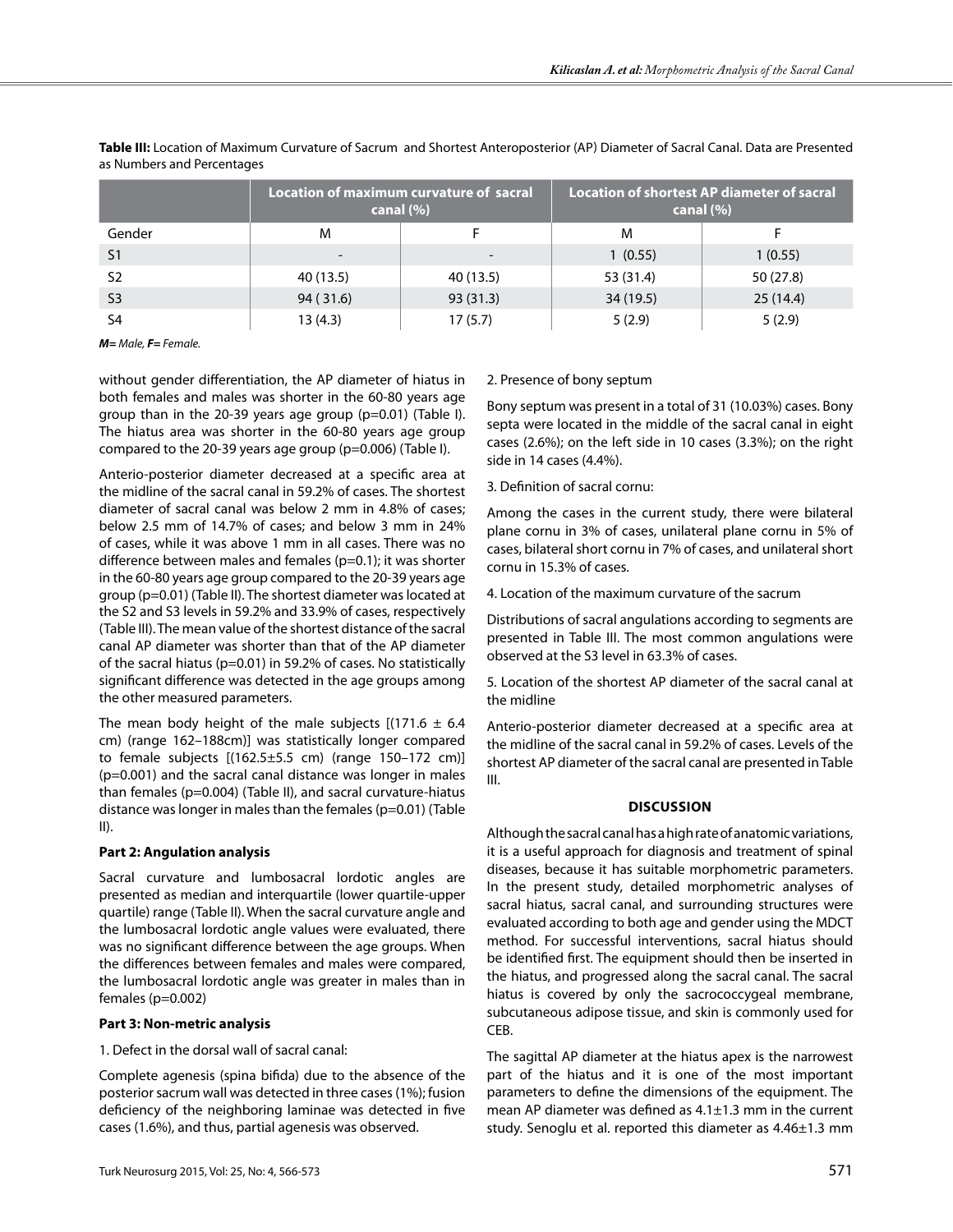(17), and Riascos et al. (12) reported AP diameter as 4.6 mm. For CE blockage, generally 22 gauge (0.643 mm diameter) needles are used. If the AP diameter of hiatus is below 2 mm, it may cause difficulties and failure in CE blockage (16). In the current study, the AP diameter of the hiatus was below 2 mm in 5% of the participants. While the AP diameter of the hiatus was below 2 mm in 6.25% of cases in the study by Senoglu et al., (17), it was below 2 mm in 7% of cases in the study by Riascos et al. (12). In the present study, it was observed that AP diameters of sacral hiatus and sacral canal were smaller in the advanced age group compared to the younger age group. The sacral hiatus is covered by fibrous tissue. The sacral canal contains "sacral nerve roots, filum terminale external and fibro fatty tissue" (20). The cause of the change in diameter may be due to changes in the tissue structure due to aging.

Applications of minimally invasive diagnostic and therapeutic procedures are increasingly widespread with the approach similar to CEB. Dimensions of equipment such as fiberscopes are defined according to anatomical limitations in this area. Moreover, manipulations of expensive and easily damaged materials are applied according to anatomical structure of this area. Currently there are many fiberscopes with small diameters, which are used for epidural or spinal endoscopy. One of them is Myelotec® (Roswell, GA, USA), which is used for epidural endoscopy, and is a flexible fiber optic endoscope with an outer diameter of 0.9 mm (15). According to the shortest AP diameter of the sacral hiatus and sacral canal, Myelotec® flexible fiber optic endoscope can be used in 99.7% of cases without hiatus agenesis. Outer diameters of Epi-C epiduroscope (Equip Medikey BV, Netherlands), Myelotec® Video Guided Catheter (Myelotec, USA) and Storz Epiduroscope (Karl Storz, Tuttlingen, Germany), used for treatment and medication application in lower spine disorders, are 2.65 mm, 2.7 mm and 2.8 mm respectively (15,14). These equipment can be easily used in approximately 85% of the cases. The outer diameters of the Olympus AF-5 (with rigid tip), used for spinal endoscopy, is 0.5 mm (18) it can be used in all of the patients without hiatus agenesis. The Olympus AF-22 (with a directable tip and one working channel) has an outer diameter of 2.2 mm (21), and it can be used in 93% of our cases.

The rate of hiatus agenesis was reported as 4% by Sekiguchi et al. (16); 7% by Waldman (21); but Aggarwal et al. reported no absent hiatus (1). Hiatus agenesis was identified in 0.3% of the current cases.

An important difference between male and female patients was the sacral canal length that is associated with differences in height (9). The other important difference was observed in lordotic angle values. The curvature in females was approximately 4.5° greater when compared with males. However, the difference was not so significant that it affected the equipment use between females and males.

The most remarkable angle when advancing to the lumbar area through the sacrum is the lumbosacral lordotic angle (median value of 134°). This angulation does not cause stress

on the equipment. The sacral kyphotic curvature was also a wide angle with a median of 164°, and it is not a limiting factor for equipment manipulation. The maximum curvature level is one of the important parameters affecting angle of the needle entrance (1). In the current study, the maximum curvature of the sacrum was most commonly observed at the S3 level in 62.8% of cases; at the S2 level in 27.2% of cases; and at the S4 level in 10% of cases. The case with hiatus agenesis was male; no hiatus agenesis was observed among females.

While complete agenesis, namely the absence of the posterior wall of the sacrum, was identified in 1% of the cases, partial agenesis was identified in 1.6% of the cases. Complete agenesis was reported as 1.0%, 1.5%, and 3.5% by Sekiguchi et al. (16), Nagar (11), and Aggarwal et al. (1), respectively. It was reported that the surrounding tissues infiltrated the anesthetic solution during caudal epidural blockage in cases with complete agenesis. Therefore, the success rate decreased (2).

In the present study, bony septum was located in the middle of the sacral canal in 2.6% of the cases. Sekiguchi et al. reported that bony septum was located in 2% of their cases (16). The presence of bony septum complicates the process of locating the opening of the sacral canal, and the insertion of instruments into the sacral canal or their movement within the canal, and may lead to the failure of the procedure.

Sacral cornu is the most important landmark used to define SH. Because it is covered by subcutaneous adipose tissue, it can only be palpated if it has a suitable size. In the present study, bilateral absent cornu was identified as 3%, and bilateral short cornu was identified as 7%. Aggarwal et al. reported that they identified bilateral short cornua as 21.05% in their study (1). However, Aggarwal et al. used dry human bones, the ages of which were unknown. According to the results of the current study, cornu cannot be used as a mark in 7% of the current study's population.

The intercornual distance was reported at different values in different studies: 2.2-18.4 mm by Sekiguchi et al. (16) and 6-23.3 mm by Aggarwal et al. (1). The measurements from the current cases (7-19 mm) were between the previously reported measurements. The length of SH showed a wide range of variability in different studies. It was reported as 5-38.6 mm by Aggarwal et al. (1) and 4.3-69 mm by Nagar et al. (11). The measurements from the current cases (4.5-42 mm) were between the values reported in previous studies. Although long hiatus enables entrance to the sacral canal, it also increases probability of dural sac puncture by the needle.

One of the most important findings of this study was the definition of the shortest distance and its location of the AP diameter at the midline of the sacral canal. Information about the measurement and location of the shortest AP diameter were not encountered in the literature. The sacral canal narrowed at a specific area in approximately 60% of cases. The mean of the shortest AP diameter of the canal was shorter than the AP diameter of the hiatus in those cases. Cadaver